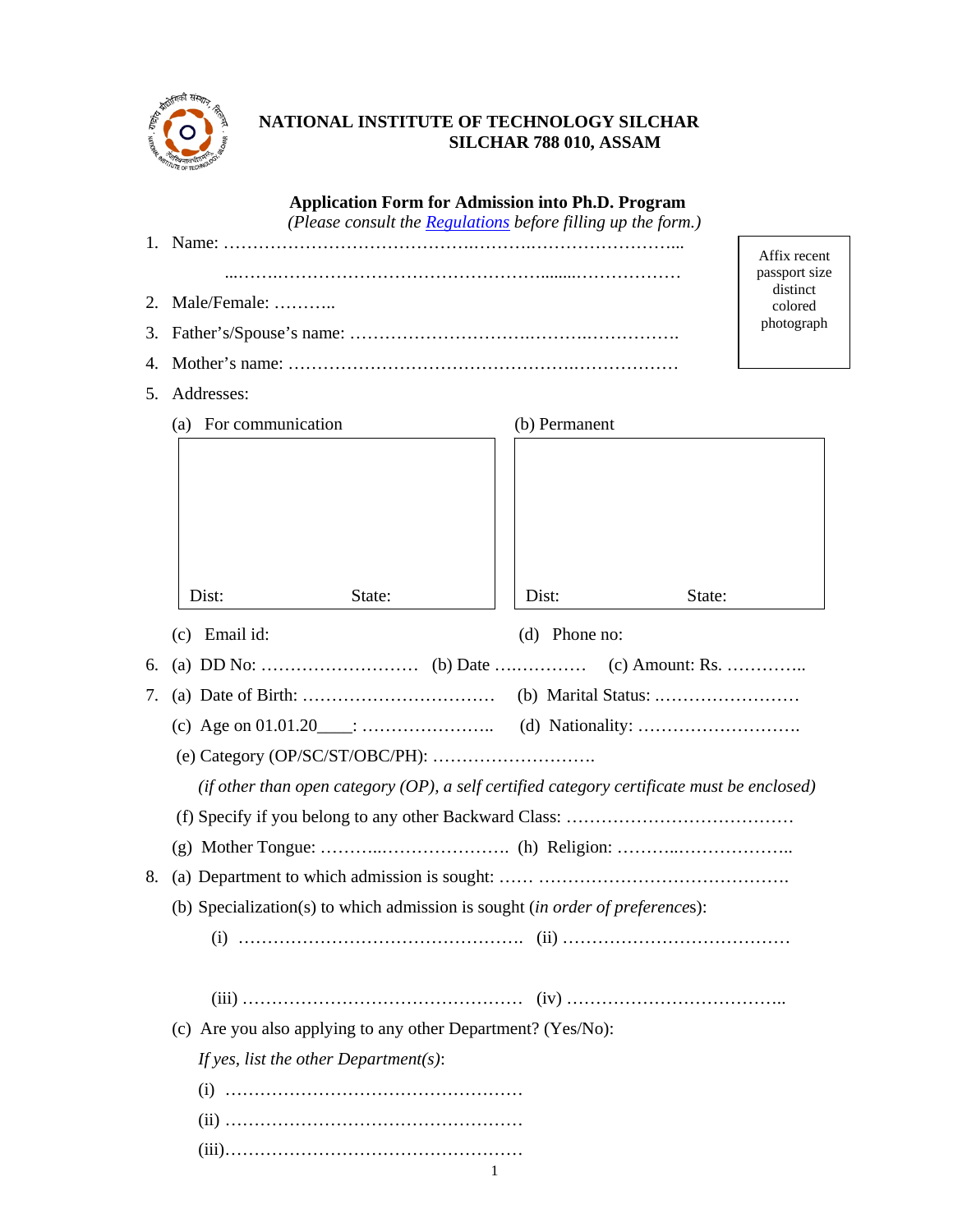(d) Category of Admission Sought for (*Tick the appropriate one as per Regulations*):

| Regular              | Sponsored                         | Part-time          |
|----------------------|-----------------------------------|--------------------|
| <b>Project Staff</b> | Sponsored (External Registration) | Institute Employee |

9. (a) Details of Universities/Institutions attended (from  $10^{th}$  Standard onwards)

 *(Self attested copies of certificates and mark sheets/grade cards must be attached)* 

| University/College/ | <b>Degree obtained</b> |      | % Marks/        | <b>Class Obtained</b> |                 |
|---------------------|------------------------|------|-----------------|-----------------------|-----------------|
| <b>Board</b>        | (with discipline)      | Year | <b>CGPA/CPI</b> | (if applicable)       | <b>Subjects</b> |
|                     |                        |      |                 |                       |                 |
|                     |                        |      |                 |                       |                 |
|                     |                        |      |                 |                       |                 |
|                     |                        |      |                 |                       |                 |

(b) Professional Qualifying Examination Passed (attested copy of certificate must be attached):

| GATE    |                          |  | UGC/CSIR NET |                        |            |
|---------|--------------------------|--|--------------|------------------------|------------|
| Subject | Valid Score   Valid upto |  | Subject      | <b>Qualifying Date</b> | Valid upto |
|         |                          |  |              |                        |            |
|         |                          |  |              |                        |            |

(c) Any other source for fellowship/scholarship, if any:

(d) Professional Experience (Teaching/Research/Industrial), if any (*proof to be attached*).

| Name of organization | <b>Position held</b> | Type of work | <b>Period</b> |    |
|----------------------|----------------------|--------------|---------------|----|
|                      |                      |              | From          | Tо |
|                      |                      |              |               |    |
| $\rm(ii)$            |                      |              |               |    |
| (iii)                |                      |              |               |    |

(e) Attach a list of publications/projects etc. separately, if any:

10. If presently employed, name of the present employer: ……………………………………….

*( NOC in appropriate form (refer Regulations) to be attached)* 

11. List of Enclosures:

| (a) | (c) |
|-----|-----|
| (b) | (d) |